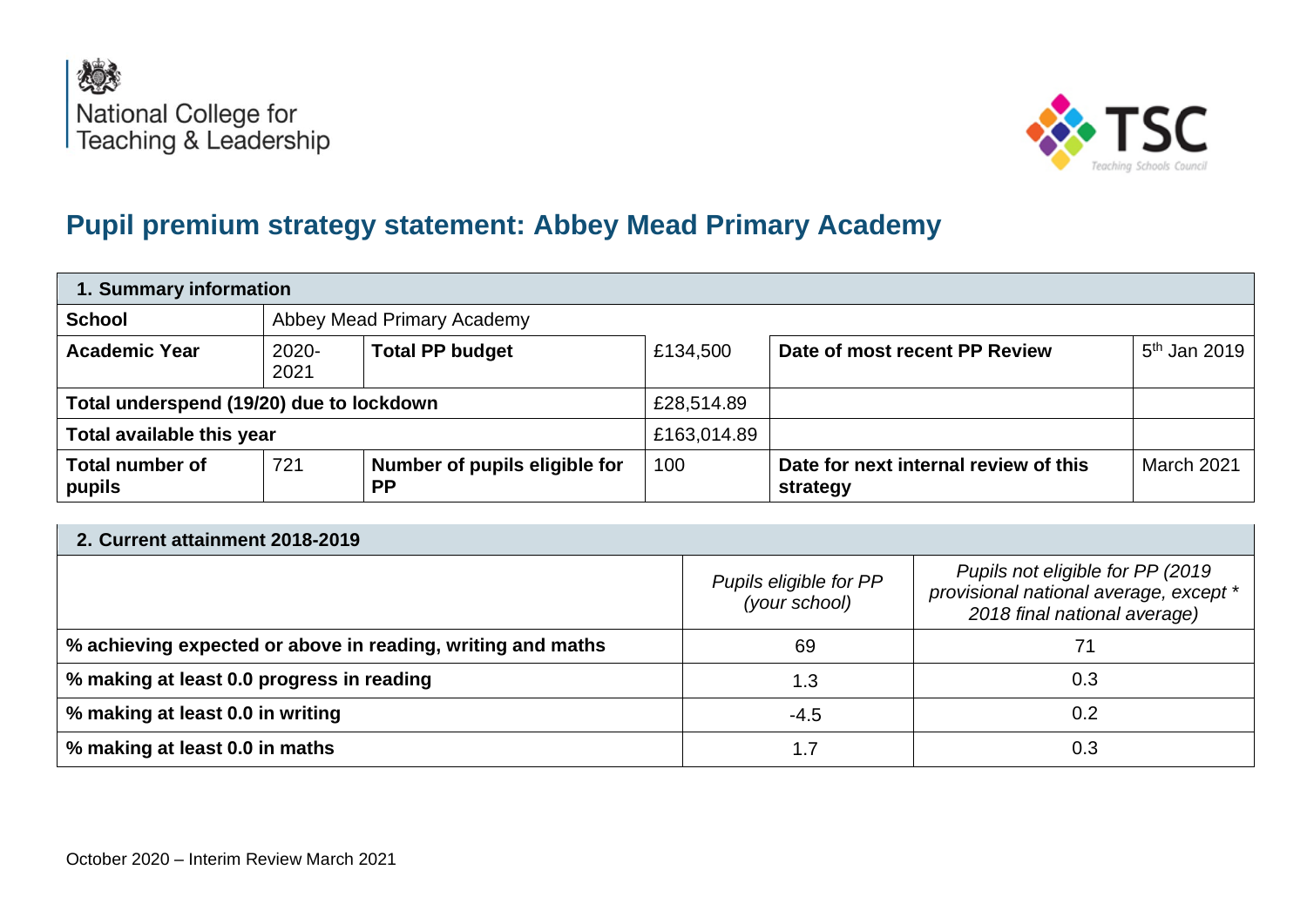|           | 3. Barriers to future attainment (for pupils eligible for PP including high ability)                                                                                                                                                                                                                                                                                                                                                                                                                                                                                                                                                                                                                                                                                                                                                                                                                                                                                                                                                                                                                                                                                                                                                                                                                                                                                                                                                 |
|-----------|--------------------------------------------------------------------------------------------------------------------------------------------------------------------------------------------------------------------------------------------------------------------------------------------------------------------------------------------------------------------------------------------------------------------------------------------------------------------------------------------------------------------------------------------------------------------------------------------------------------------------------------------------------------------------------------------------------------------------------------------------------------------------------------------------------------------------------------------------------------------------------------------------------------------------------------------------------------------------------------------------------------------------------------------------------------------------------------------------------------------------------------------------------------------------------------------------------------------------------------------------------------------------------------------------------------------------------------------------------------------------------------------------------------------------------------|
|           |                                                                                                                                                                                                                                                                                                                                                                                                                                                                                                                                                                                                                                                                                                                                                                                                                                                                                                                                                                                                                                                                                                                                                                                                                                                                                                                                                                                                                                      |
|           | <b>In-school barriers</b>                                                                                                                                                                                                                                                                                                                                                                                                                                                                                                                                                                                                                                                                                                                                                                                                                                                                                                                                                                                                                                                                                                                                                                                                                                                                                                                                                                                                            |
| Α.        | <b>Communication, Language &amp; Oracy Development (EYFS Investment)</b><br>Many of our PP pupils begin school at starting points in both Nursery and Reception in need of support with communication, verbal<br>expression, modelling language and reasoning. Early Years practitioners identify PP eligible pupils to work alongside in order to<br>explicitly extend the child's spoken vocabulary, introducing them to new words in context and drawing attention to letters and sounds.<br>They adopt approaches aimed at developing thinking and understanding through language. However, this is not solely a barrier for our<br>younger pupils as a significant number of children enter the school at starting points other than usual intakes with little or no language.<br>In addition to communication difficulties, these children often lack schooling and quality first-hand experiences which further prevent<br>the development of vocabulary and knowledge – this directly effects speaking and listening, reading and writing attainment and<br>progress. We wish to further build upon the success of last year in ensuring all pupils have access to the best possible start to their<br>education through broadening our children's lived experiences in order to develop the cultural capital they do not necessarily receive<br>outside of school (visits, galleries, theatres, history, literature, arts). |
| <b>B.</b> | <b>Boys Achievement</b><br>More disadvantaged pupils and boys are working below ARE in reading and writing in Yrs 4 & 5 (Vulnerability Index).<br><b>Higher Ability Groups</b><br>The numbers of higher ability PP eligible pupils is less than that of the non-PP group and does not appear to greatly increase as the<br>pupils move through the school in the same way that the non-PP higher ability groups increase. For example, the numbers of PP pupils<br>in Reading 'above typical' or GD at the end of 2018/19 is similar to the beginning of the year. We will therefore identify pupils with the<br>potential to achieve this depth of learning and focus our efforts upon quality feedback for these learners regarding their performance<br>relative to their learning goals.                                                                                                                                                                                                                                                                                                                                                                                                                                                                                                                                                                                                                                         |
| C.        | Whilst overall attainment at the end of KS2 has risen in all subjects to be in line or above national figures, the progress of pupils is<br>lower than that found nationally; specifically in respect to writing ARE and GDS. It is vital that the progress of all pupils is tracked<br>accurately across the Key Stage to ensure that timely and effective QFT and intervention is deployed. Where, poor provision and<br>inaccurate assessments have existed previously, this has been tackled to ensure that no child is adversely affected.                                                                                                                                                                                                                                                                                                                                                                                                                                                                                                                                                                                                                                                                                                                                                                                                                                                                                      |
|           | <b>External barriers</b>                                                                                                                                                                                                                                                                                                                                                                                                                                                                                                                                                                                                                                                                                                                                                                                                                                                                                                                                                                                                                                                                                                                                                                                                                                                                                                                                                                                                             |
| D.        | Anecdotal evidence suggests that parents of PP eligible pupils are less inclined to engage with school staff in promoting learning within<br>different aspects of school life. This includes the attendance of PP children at school; alongside their engagement in performances and<br>events; homework activities; home reading; attending parents' evenings and celebrations of learning.                                                                                                                                                                                                                                                                                                                                                                                                                                                                                                                                                                                                                                                                                                                                                                                                                                                                                                                                                                                                                                         |
| Е.        | The large majority of pupils requiring support for emotional deficits or family support are PP eligible pupils with family concerns and<br>parenting issues impacting upon achievement over the longer term. Parental engagement for some of these families also impacts upon                                                                                                                                                                                                                                                                                                                                                                                                                                                                                                                                                                                                                                                                                                                                                                                                                                                                                                                                                                                                                                                                                                                                                        |

October 2020 – Interim Review March 2021

**Contract**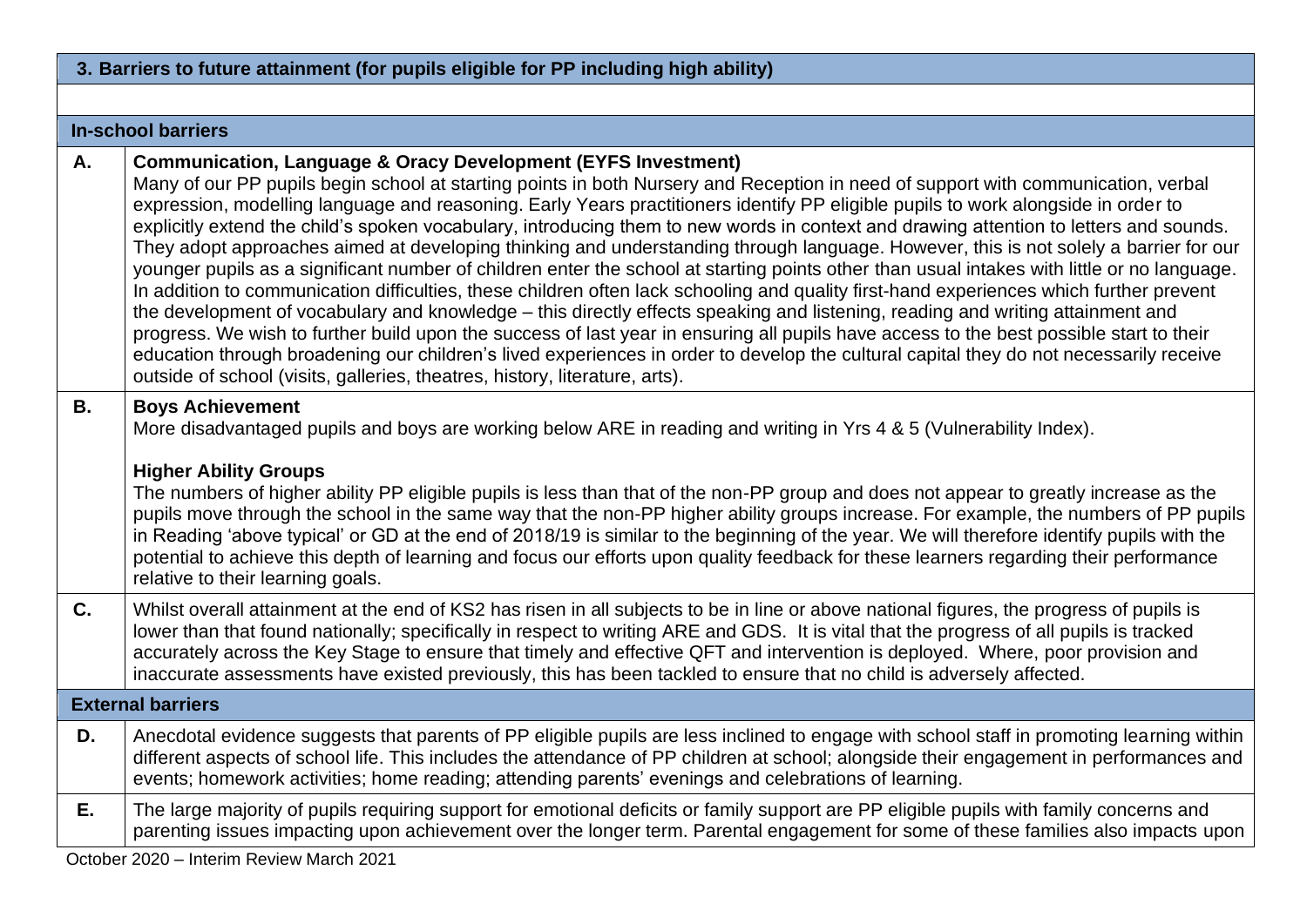the achievement of PP eligible pupils. These families benefit from the support school can offer to enable them to become more active in their child's education which has a direct impact on outcomes for pupils.

|           | 4. Outcomes                                                                                                                                                                                                                                                                                                                                                                                  |                                                                                                                                                                                                                                                                                                                                                                                                                                                                                                                                  |
|-----------|----------------------------------------------------------------------------------------------------------------------------------------------------------------------------------------------------------------------------------------------------------------------------------------------------------------------------------------------------------------------------------------------|----------------------------------------------------------------------------------------------------------------------------------------------------------------------------------------------------------------------------------------------------------------------------------------------------------------------------------------------------------------------------------------------------------------------------------------------------------------------------------------------------------------------------------|
|           | Desired outcomes and how they will be measured                                                                                                                                                                                                                                                                                                                                               | Success criteria                                                                                                                                                                                                                                                                                                                                                                                                                                                                                                                 |
| А.        | <b>Communication and Language Development</b><br>Early intervention and precision first wave quality teaching is administered in Nursery, EYFS<br>and KS1 and KS2 to close gaps - Gaps are identified quickly, addressed and closed. Enhanced<br>opportunities for children to be immersed in curriculum experiences through introducing<br>free enrichment opportunities for all PP pupils. | Improved data - at the end of Nursery, Reception and KS1 Data<br>is in line with other pupils nationally for reading, writing and<br>maths for KS1/2 2019 SATs. Writing gap with non PP closes with<br>assistance of first-hand experiences/visits. PP pupils take up the<br>varied enrichment opportunities offered across the academy.                                                                                                                                                                                         |
| <b>B.</b> | To ensure that the number of PP children achieving GDS is accelerated and ensure there is<br>no discernible gap in progress for PP children and the rest of the cohort.                                                                                                                                                                                                                      | GDS figures both in external and internal data are in line with<br>GDS achieved by other pupils nationally and progress is on a par.<br>Teachers appraisals targets specifically target this need through<br>named pupils. Pupil progress meetings hold teachers to account<br>for this. Progress in books demonstrates rapid improvement. PP<br>monitoring through learning walks/lesson obs. show quality first<br>teaching. Children will be identified on intervention documents<br>so they can be monitored more regularly. |
| C.        | For the progress of PP pupils, from different starting points, to be at least in line with<br>national.                                                                                                                                                                                                                                                                                      | Progress measures for PP pupils both internally and externally<br>match that of other pupils nationally.                                                                                                                                                                                                                                                                                                                                                                                                                         |
| D.        | As academy wide attendance improves, the attendance and punctuality of pupils eligible for<br>PP to increase proportionately to be inline or above the academy wide percentage                                                                                                                                                                                                               | Overall attendance for PP pupils improves and closes the gap on<br>the cohort. For pupils, who have previously had exceptionally<br>high rates of absence, attendance is rising quickly towards the<br>national average.                                                                                                                                                                                                                                                                                                         |
| E.        | Early engagement and support from our Removing Barriers to Learning Team leads to a<br>reduced impact on life chances as evidenced through minimal exclusion figures, shorter<br>term CP plans and increased parental engagement. Through work with external agencies,<br>families are supported to improve parenting capacity.                                                              | Improved identification of children needing internal family<br>support leading to fewer children needing long term Child<br>Protection plans. Continued work with external agencies to<br>provide additional support where needs cannot be catered for<br>within school.                                                                                                                                                                                                                                                         |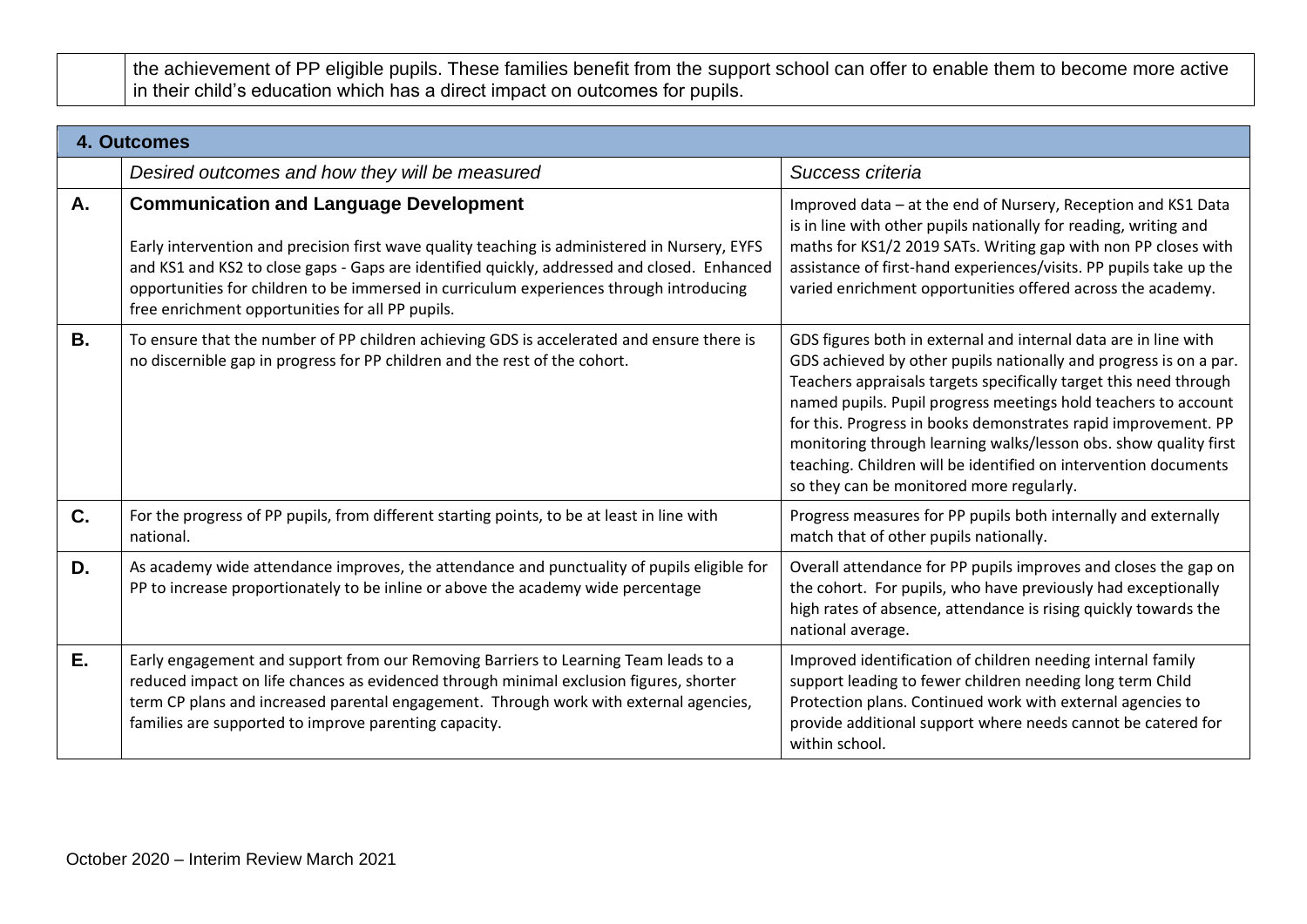| 5. Planned expenditure                                                                                                                                                                                                                                                                                                                                                                                                 |                                                                                                                                                                                                                                                                                                                                                                                                                                                                                                                                                                                                                                                                                                                                                                                                                                                                                                                                                                                    |                                                                                                                                                                                                                                                                                                                                                                                          |                                                                                                                                                                                                                                                                                                                                                       |                                                                                      |                                                   |
|------------------------------------------------------------------------------------------------------------------------------------------------------------------------------------------------------------------------------------------------------------------------------------------------------------------------------------------------------------------------------------------------------------------------|------------------------------------------------------------------------------------------------------------------------------------------------------------------------------------------------------------------------------------------------------------------------------------------------------------------------------------------------------------------------------------------------------------------------------------------------------------------------------------------------------------------------------------------------------------------------------------------------------------------------------------------------------------------------------------------------------------------------------------------------------------------------------------------------------------------------------------------------------------------------------------------------------------------------------------------------------------------------------------|------------------------------------------------------------------------------------------------------------------------------------------------------------------------------------------------------------------------------------------------------------------------------------------------------------------------------------------------------------------------------------------|-------------------------------------------------------------------------------------------------------------------------------------------------------------------------------------------------------------------------------------------------------------------------------------------------------------------------------------------------------|--------------------------------------------------------------------------------------|---------------------------------------------------|
| Academic year                                                                                                                                                                                                                                                                                                                                                                                                          | 2019/20                                                                                                                                                                                                                                                                                                                                                                                                                                                                                                                                                                                                                                                                                                                                                                                                                                                                                                                                                                            |                                                                                                                                                                                                                                                                                                                                                                                          |                                                                                                                                                                                                                                                                                                                                                       |                                                                                      |                                                   |
| i. Quality of teaching for all                                                                                                                                                                                                                                                                                                                                                                                         |                                                                                                                                                                                                                                                                                                                                                                                                                                                                                                                                                                                                                                                                                                                                                                                                                                                                                                                                                                                    |                                                                                                                                                                                                                                                                                                                                                                                          |                                                                                                                                                                                                                                                                                                                                                       |                                                                                      |                                                   |
| <b>Desired outcome</b>                                                                                                                                                                                                                                                                                                                                                                                                 | <b>Chosen action / approach</b>                                                                                                                                                                                                                                                                                                                                                                                                                                                                                                                                                                                                                                                                                                                                                                                                                                                                                                                                                    | What is the evidence<br>and rationale for this<br>choice?                                                                                                                                                                                                                                                                                                                                | How will you<br>ensure it is<br>implemented well?                                                                                                                                                                                                                                                                                                     | <b>Staff</b><br>lead                                                                 | When will<br>you<br>review<br>implement<br>ation? |
| A - Early<br>intervention and<br>precision first<br>wave quality<br>teaching is<br>administered in<br>Nursery, EYFS<br>and KS1 and KS2<br>to close gaps -<br>Gaps are identified<br>quickly, addressed<br>and closed.<br>Enhanced<br>opportunities for<br>children to be<br>immersed in<br>curriculum<br>experiences<br>through<br>introducing free<br>enrichment<br>opportunities for<br>all disadvantaged<br>pupils. | Early language development and real-life<br>experiences will be enhanced through the<br>EYFS provision and school wide outdoor<br>facilities. Adults are astutely trained to<br>promote rich language experiences and<br>staffing levels allow for personalised<br>provision where necessary.<br>Subsidised after school clubs will provide<br>pupils with enhanced opportunities to<br>develop life skills which they would<br>otherwise be unable to access. These will<br>focus upon developing pupils' social and<br>communicative skills.<br>School facilities are provided for use to<br>local community groups at a nominal fee to<br>develop cultural capital. These include:<br>Madrasa classes, Indian Education, Divine<br>Youth (Postponed due to COVID)<br>Development of outdoor junior provision<br>and roles to provide pupils with<br>opportunities to contribute to the school<br>community and build communication skills<br>alongside strengthening character. | Maximising the<br>opportunities within the<br>school days for<br>children to develop<br>their spoken English<br>will enable them to<br>access the wider<br>curriculum.<br>Provision<br>implemented,<br>demonstrated<br>improvements in<br>confidence and<br>application.<br>Developing the<br>character of the whole<br>child supports social<br>functioning and<br>academic performance | Accountability of<br>varying stakeholders<br>Individual tracking<br>data for each child<br>shared with class<br>teacher<br>Language<br>development to be<br>an interwoven theme<br>across SIP which is<br>reviewed by Local<br><b>Academy Council</b><br>and Trust.<br>Boxall profiles will<br>show increased<br>percentiles for<br>identified pupils | Principal<br>Pastoral<br>Support<br>Lead<br><b>EVC</b><br>EYFS &<br>phase<br>leaders | March<br>2021<br>8 <sub>o</sub><br>Sep 2021       |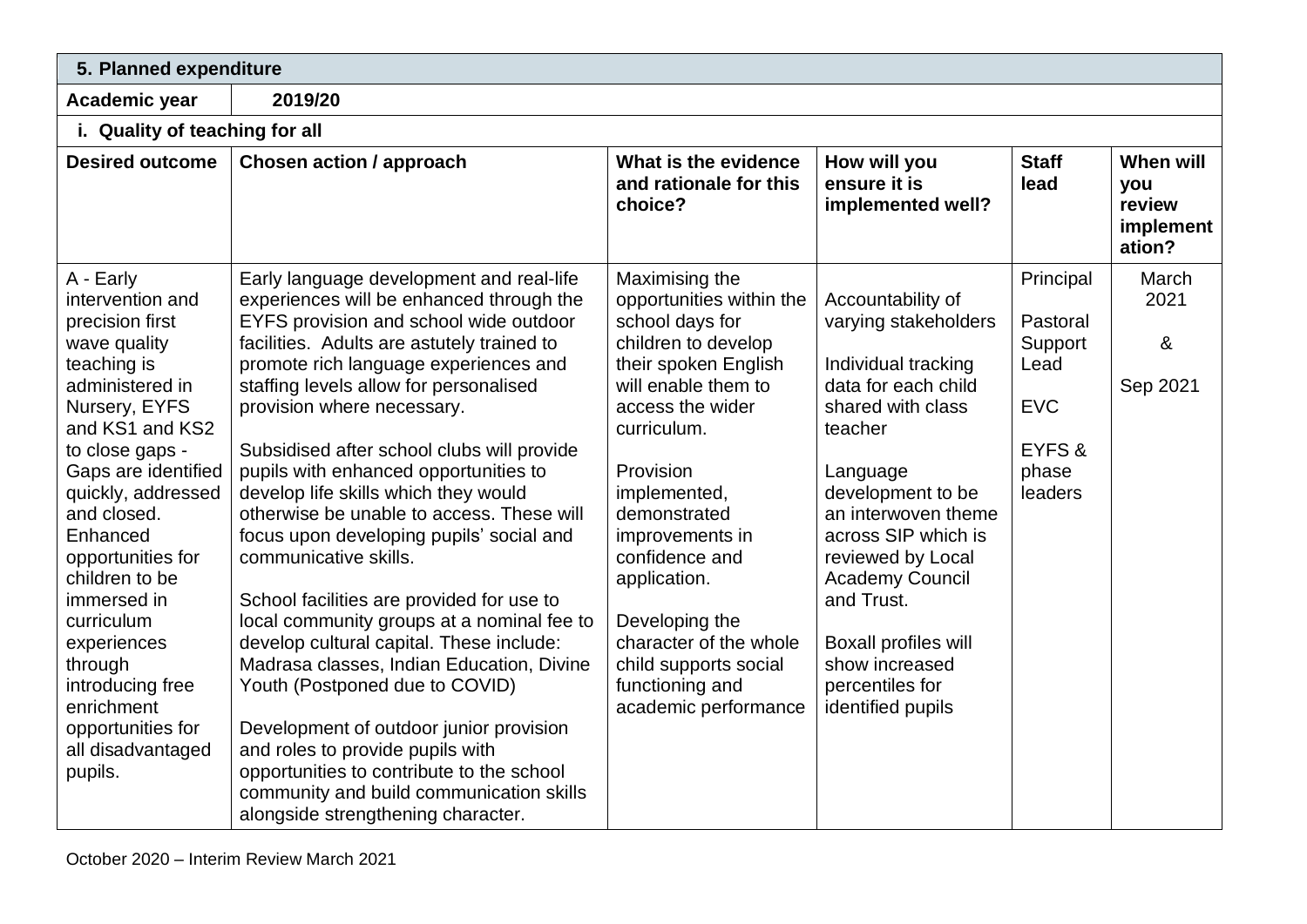| Staffing structure and ratio in the EYFS is<br>higher than the rest of the academy to<br>ensure ample opportunities to provide<br>language opportunities.                                                |  |  |
|----------------------------------------------------------------------------------------------------------------------------------------------------------------------------------------------------------|--|--|
| Bespoke phonics training to be delivered to<br>EYFS team to drive forwards rich language                                                                                                                 |  |  |
| Through committing to character education,<br>ensure that pupils develop a well-grounded<br>and conscious understanding of their<br>strengths and areas for development.                                 |  |  |
| Year 6 residential opportunity will be<br>subsidised for all PP pupils with<br>opportunities to work outside of their<br>comfort zone in a safe environment.                                             |  |  |
| School enrichment experiences will be 50%<br>subsidised to all pupils and 100%<br>subsidised for PP pupils so to reduce<br>pupils' likelihood of being disadvantaged by<br>their economic circumstances. |  |  |
| Whole school events and productions will<br>encourage the children to build spoken<br>literacy skills through performance (Diwali,<br>Eid, Navratri, Christmas, Easter, Harvest)                         |  |  |
| Continue to embed new Novel Led<br>Curriculum which exposes children to high<br>quality and inspiring texts.                                                                                             |  |  |
| Appointment of specialist music teacher to<br>deliver enriching curriculum to promote<br>cultural capital.                                                                                               |  |  |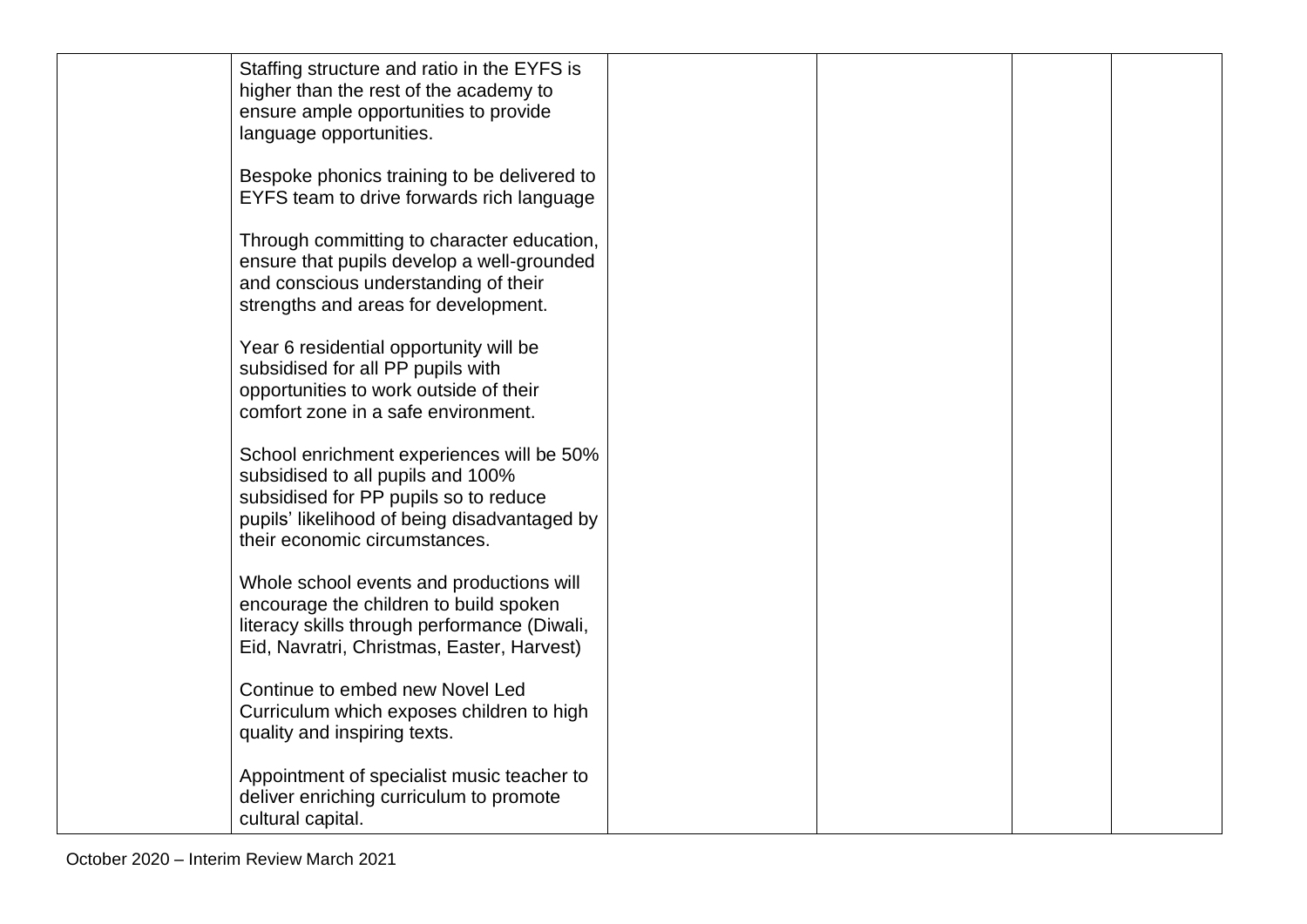| <b>B</b> - To ensure that<br>the number of PP<br>children achieving | Staff led professional development through<br>phase structures (specific to year groups)<br>ensures staff have access to bespoke and | <b>Astutely focussed CPD</b><br>to improve the<br>teaching of reading, | 3 Data Points to<br>analyse data             | Literacy<br>Leader            | March<br>2021 |
|---------------------------------------------------------------------|--------------------------------------------------------------------------------------------------------------------------------------|------------------------------------------------------------------------|----------------------------------------------|-------------------------------|---------------|
| <b>GDS</b> is<br>accelerated and                                    | purposeful training. Where                                                                                                           | writing and maths                                                      | Lesson                                       | <b>Maths</b><br>Leader        | &             |
| ensure there is no                                                  | External support for staff on developing our                                                                                         | through coaching and<br>peer to peer support to                        | observations/learning<br>walks/work scrutiny |                               | Sep 2021      |
| discernible gap in<br>progress for PP                               | GDS writers which is devised to fit the<br>context of our school.                                                                    | improve Quality First<br>Teaching and the                              |                                              | Principal                     |               |
| children and the<br>rest of the cohort.                             | Sourcing and establishment of cross Trust                                                                                            | deployment of support<br>staff.                                        |                                              | Principal                     |               |
|                                                                     | working parties and year group support.                                                                                              | PP pupil interviews                                                    |                                              | Phase<br>Leaders              |               |
|                                                                     | Performance management will empower<br>staff to actively find areas for development                                                  | and discussions<br>around life chances                                 |                                              | <b>JA</b>                     |               |
|                                                                     |                                                                                                                                      | and aspirations                                                        |                                              |                               |               |
|                                                                     | Subject leaders will effectively deploy<br>support to improve the capacity of teachers                                               | This will ensure that no                                               |                                              |                               |               |
|                                                                     | to meet highest attaining pupils' needs<br>through building consistency. The                                                         | pupils are<br>disadvantaged by their                                   |                                              |                               |               |
|                                                                     | development of the APE approach will<br>further promote reasoning.                                                                   | circumstances and<br>have access to better                             |                                              |                               |               |
|                                                                     | Pupils progress meetings will allow for                                                                                              | quality lives.                                                         |                                              |                               |               |
|                                                                     | rigorous and robust data tracking, analysis<br>and dialogue which leads to identification of                                         | CPD to ensure<br>assessment is                                         |                                              |                               |               |
|                                                                     | specific children including PP for targeted<br>interventions.                                                                        | analysed accurately at<br>different points in the                      |                                              |                               |               |
|                                                                     | Feedback on performance of sub-groups.                                                                                               | year including data<br>from the vulnerability                          |                                              |                               |               |
|                                                                     | Data tracking will allow for intervention and<br>focus to be directed accordingly to raise                                           | index.                                                                 |                                              |                               |               |
|                                                                     | expectations.                                                                                                                        |                                                                        |                                              |                               |               |
|                                                                     | Peer observations and mentoring to further<br>QFT and NQT provision.                                                                 |                                                                        |                                              |                               |               |
|                                                                     |                                                                                                                                      |                                                                        |                                              | Total budgeted cost   £52,500 |               |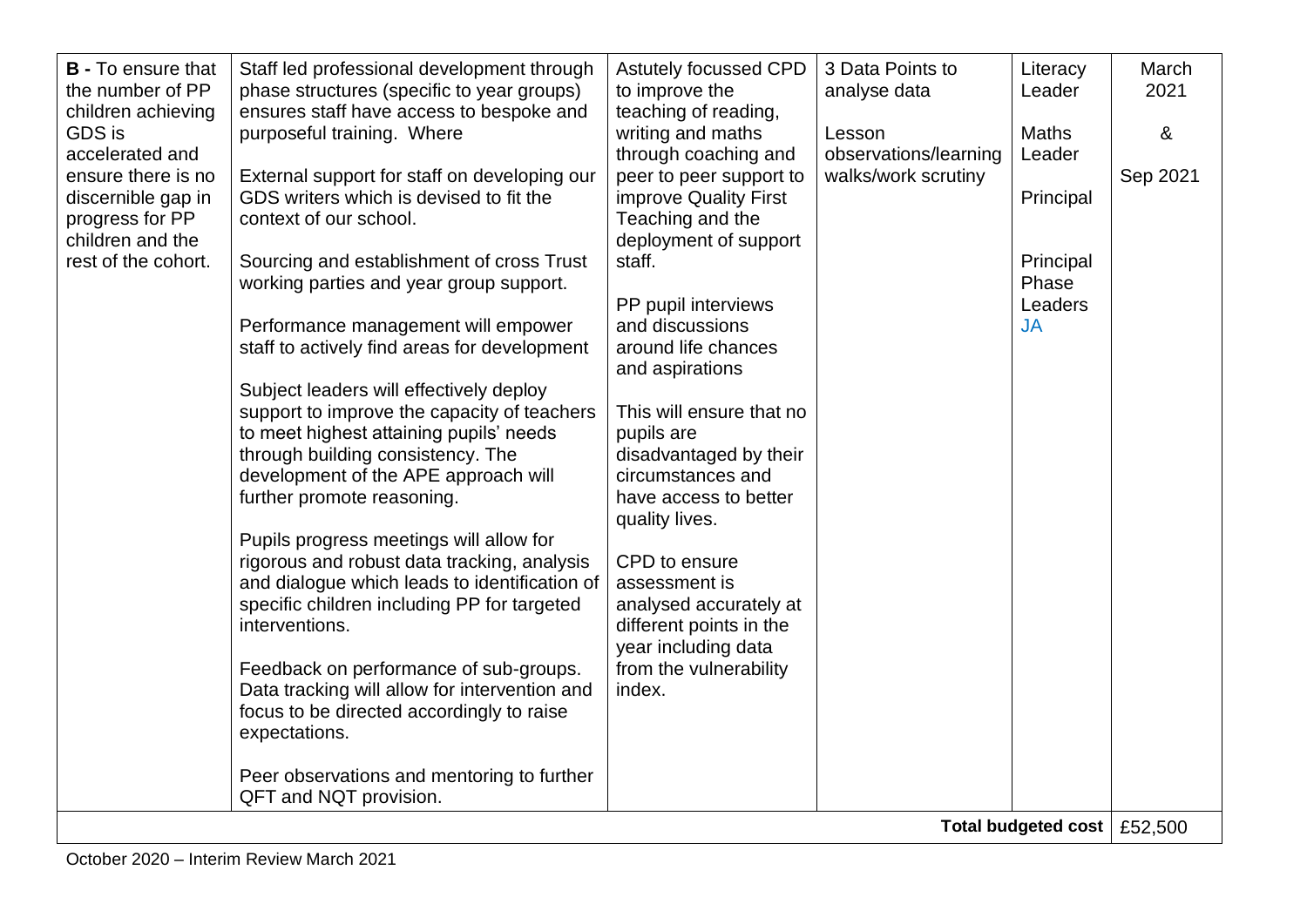| ii. Targeted support                                                                                                       |                                                                                                                                                                                                                                                                                                                                                                                                                                                                                                                                                                                                                                                                                                                                                                                                                                                                                                                                                                                          |                                                                                                                                                                                                                                                                                                |                                                                                                                                                                                                                                                                                                          |                                                                                        |                                            |
|----------------------------------------------------------------------------------------------------------------------------|------------------------------------------------------------------------------------------------------------------------------------------------------------------------------------------------------------------------------------------------------------------------------------------------------------------------------------------------------------------------------------------------------------------------------------------------------------------------------------------------------------------------------------------------------------------------------------------------------------------------------------------------------------------------------------------------------------------------------------------------------------------------------------------------------------------------------------------------------------------------------------------------------------------------------------------------------------------------------------------|------------------------------------------------------------------------------------------------------------------------------------------------------------------------------------------------------------------------------------------------------------------------------------------------|----------------------------------------------------------------------------------------------------------------------------------------------------------------------------------------------------------------------------------------------------------------------------------------------------------|----------------------------------------------------------------------------------------|--------------------------------------------|
| <b>Desired outcome</b>                                                                                                     | <b>Chosen action/approach</b>                                                                                                                                                                                                                                                                                                                                                                                                                                                                                                                                                                                                                                                                                                                                                                                                                                                                                                                                                            | What is the evidence and<br>rationale for this choice?                                                                                                                                                                                                                                         | How will you ensure it<br>is implemented well?                                                                                                                                                                                                                                                           | <b>Staff lead</b>                                                                      | When will you<br>review<br>implementation? |
| C - For the<br>progress of PP<br>pupils, from<br>different starting<br>points, to be at<br>least in line with<br>national. | Deployment of additional teacher time to<br>focus on PP pupils across the academy and<br>in Year 6 to decrease class size and<br>provide bespoke provision (ZE contract &<br>succession planning - SCITT)<br>NQT and RQT release time; alongside<br>additional release time for assistant<br>principal and mentors to provide continual<br>development and coaching.<br>Phase structure and interventions to focus<br>upon identified sub groups of PP pupils in<br>order to ensure personalised and focused<br>interventions; particularly boys.<br>Highly skilled TAs to deliver bespoke BRP<br>sessions to identified PP children in order to<br>enhance and accelerate learning.<br>TAs to receive high levels of training and<br>support to maximise progress - coaching<br>SC & ZE to work alongside identified pupils<br>in Year 6 to accelerate learning.<br>SA to work alongside identified vulnerable<br>pupils in Year 5 to accelerate learning (2<br>days) & CC (3 mornings) | Focussed and<br>personalised CPD<br>through coaching and<br>peer to peer support is a<br>proven method to<br>improve quality First<br>Teaching.<br><b>Focussed interventions</b><br>from highly trained<br>members of staff to<br>ensure that pupils make<br>better than expected<br>progress. | 3 Data Points to<br>analyse progress and<br>attainment data<br><b>Pupil Progress</b><br>meetings<br><b>Challenge Partner</b><br><b>Review March 2021</b><br><b>TMET Academy</b><br><b>Improvement Forum</b><br>Lesson<br>observations/learning<br>walks/work scrutiny<br>by maths/English<br>specialists | Principal<br>Vice<br>Principal/<br>Phase<br>leaders<br>Subject<br>leaders<br><b>JA</b> | Jan 2021<br>&<br>Sep 2021                  |
|                                                                                                                            |                                                                                                                                                                                                                                                                                                                                                                                                                                                                                                                                                                                                                                                                                                                                                                                                                                                                                                                                                                                          |                                                                                                                                                                                                                                                                                                |                                                                                                                                                                                                                                                                                                          | Total budgeted cost   £56,000                                                          |                                            |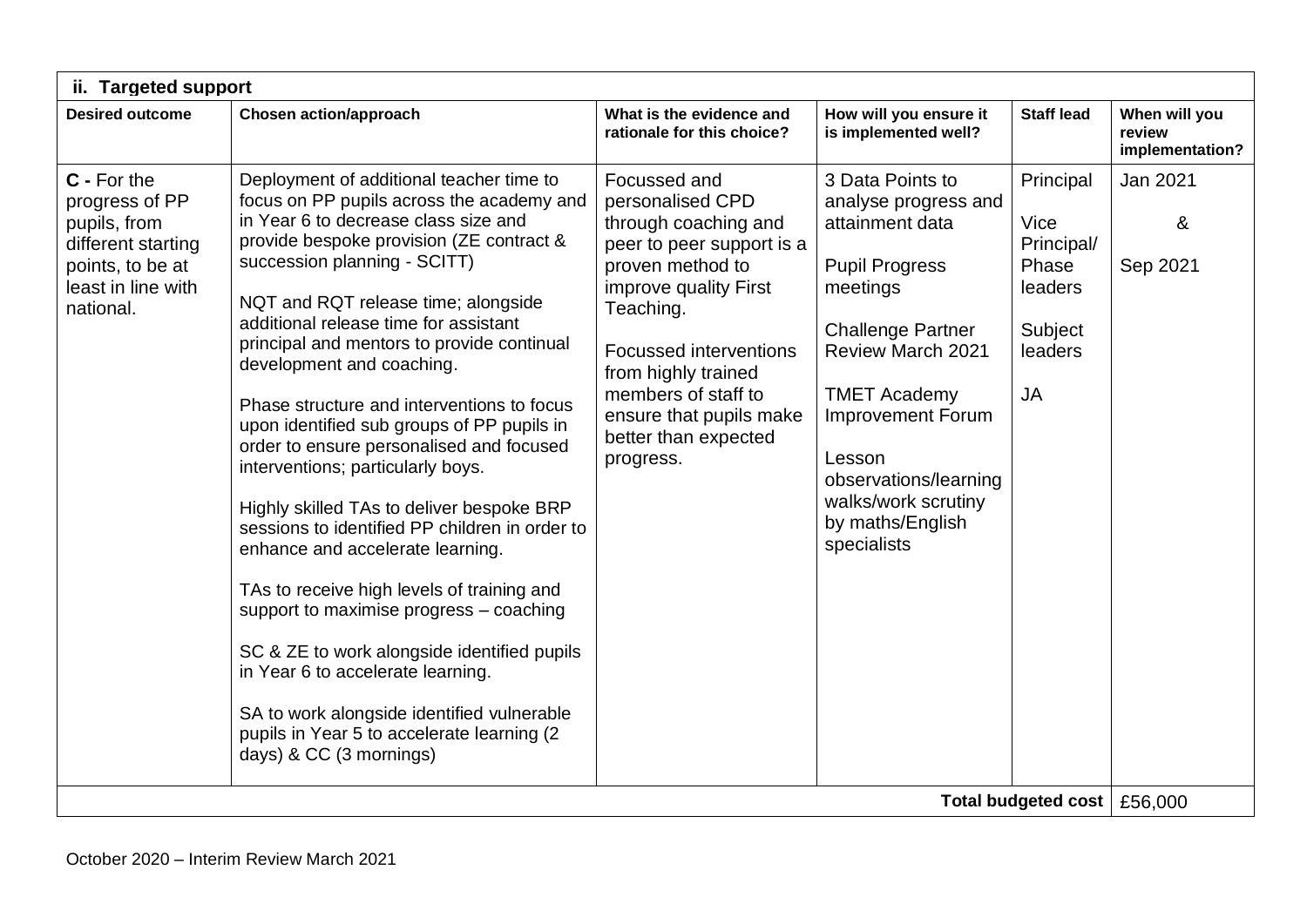| E - Early                                    | <b>Pastoral Support Lead</b>                                                         | Families that receive                            | <b>Termly RB2L</b>                  | Principal         | Jan 2020 |
|----------------------------------------------|--------------------------------------------------------------------------------------|--------------------------------------------------|-------------------------------------|-------------------|----------|
| engagement and                               |                                                                                      | help and support prior to                        | meetings                            | <b>SENCO</b>      | &        |
| support from our<br><b>Removing Barriers</b> | Removing Barriers to Learning Team<br>aims to empower pupils and                     | a crisis point are more<br>able to cope with the | <b>Ongoing CPD</b>                  |                   |          |
| to Learning Team                             | parents/carers to make positive changes                                              | many challenges that                             | through external                    | RB <sub>2</sub> L | Sep 2020 |
| leads to a reduced                           | in their lives for the wellbeing of the entire                                       | some families face -                             | training offered by                 | Team              |          |
| impact on life<br>chances as                 | family.                                                                              | housing, drug abuse,<br>parenting, etc.          | LCC.                                |                   |          |
| evidenced through                            | We build 'non-judgemental' relationships                                             |                                                  | Attend DSL forum                    |                   |          |
| minimal exclusion                            | with families to ensure we get the best out                                          | Pupils who have                                  | three times a year.                 |                   |          |
| figures, shorter<br>term CP plans and        | of everyone and that their voices are<br>heard.                                      | strength of character<br>and are resilient to    | Multi agency                        |                   |          |
| increased parental                           |                                                                                      | failure are more likely to                       | information sharing.                |                   |          |
| engagement.                                  | We support parents / carers with housing,                                            | succeed.                                         |                                     |                   |          |
| Through work with<br>external agencies,      | Visa and school applications, write reports<br>for medical appointments, signpost to |                                                  | Bi-annual joint<br>planning meeting |                   |          |
| families are                                 | debt management agencies and charity                                                 |                                                  |                                     |                   |          |
| supported to                                 | support.                                                                             |                                                  |                                     |                   |          |
| improve parenting<br>capacity.               | Establish a food bank which will directly                                            |                                                  |                                     |                   |          |
|                                              | support the immediate community.                                                     |                                                  |                                     |                   |          |
|                                              |                                                                                      |                                                  |                                     |                   |          |
|                                              | We offer pupils in house support in regard                                           |                                                  |                                     |                   |          |
|                                              | to bereavement counselling, friendship<br>concerns and conflict resolution.          |                                                  |                                     |                   |          |
|                                              |                                                                                      |                                                  |                                     |                   |          |
|                                              | Through effective liaison with external                                              |                                                  |                                     |                   |          |
|                                              | agencies, we source and ensure pupils<br>receive specific support/interventions to   |                                                  |                                     |                   |          |
|                                              | meet their individualised needs which are                                            |                                                  |                                     |                   |          |
|                                              | often funded by the academy (play                                                    |                                                  |                                     |                   |          |
|                                              | therapy, Relate Counselling, SEMH<br>advice and support)                             |                                                  |                                     |                   |          |
|                                              |                                                                                      |                                                  |                                     |                   |          |
|                                              |                                                                                      |                                                  |                                     |                   |          |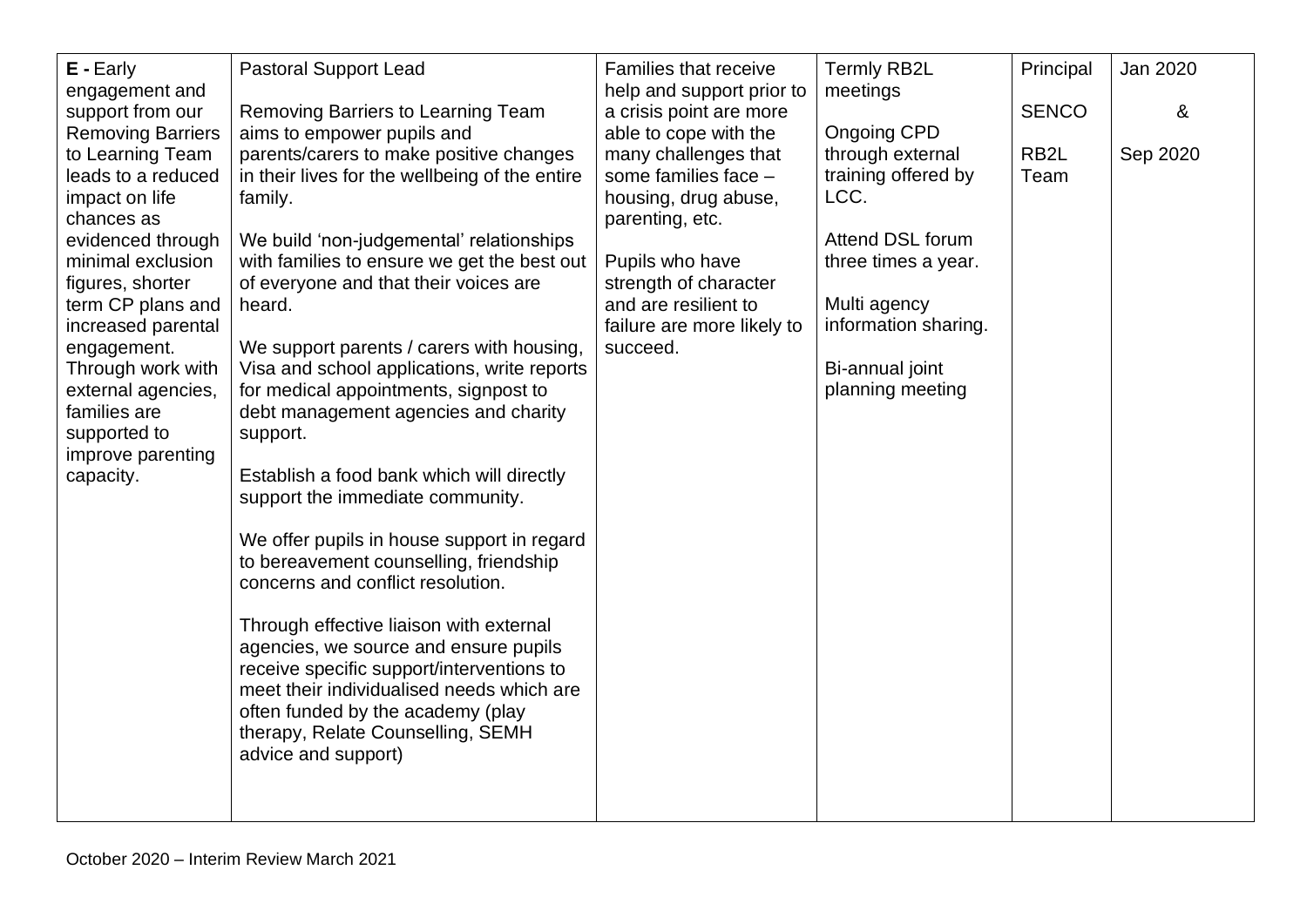| $E -$ Early<br>engagement and<br>support from our<br><b>Removing Barriers</b><br>to Learning Team<br>leads to a reduced<br>impact on life | Offer tools for parents / carers to improve<br>routines and boundaries at home<br>Undertake training and offer specific<br>parenting workshops (Solihull Parenting<br>Programme) through liaison with Family<br>Learning Service to best support pupils' |  |  |
|-------------------------------------------------------------------------------------------------------------------------------------------|----------------------------------------------------------------------------------------------------------------------------------------------------------------------------------------------------------------------------------------------------------|--|--|
| chances as<br>evidenced through<br>falling exclusion<br>figures, shorter<br>term CP plans and<br>increased parental<br>engagement         | development.<br>Strengthen character of pupils to build<br>positive outlook and resilience to failure<br>through continuing to develop Route 2<br>Resilience approach and sharing with<br>other city schools to support pupils across                    |  |  |
|                                                                                                                                           | the city.<br>Access additional support, advice and<br>workshops through Special Needs<br>Learning Service - advocating for children<br>and putting into place support prior to any<br>funding agreements.                                                |  |  |
|                                                                                                                                           | Work closely with and deploy additional<br>staff to support transition between schools<br>- securing best suited placements.                                                                                                                             |  |  |

|  |  | cost<br>aeteo | .000<br>ء ص |
|--|--|---------------|-------------|
|--|--|---------------|-------------|